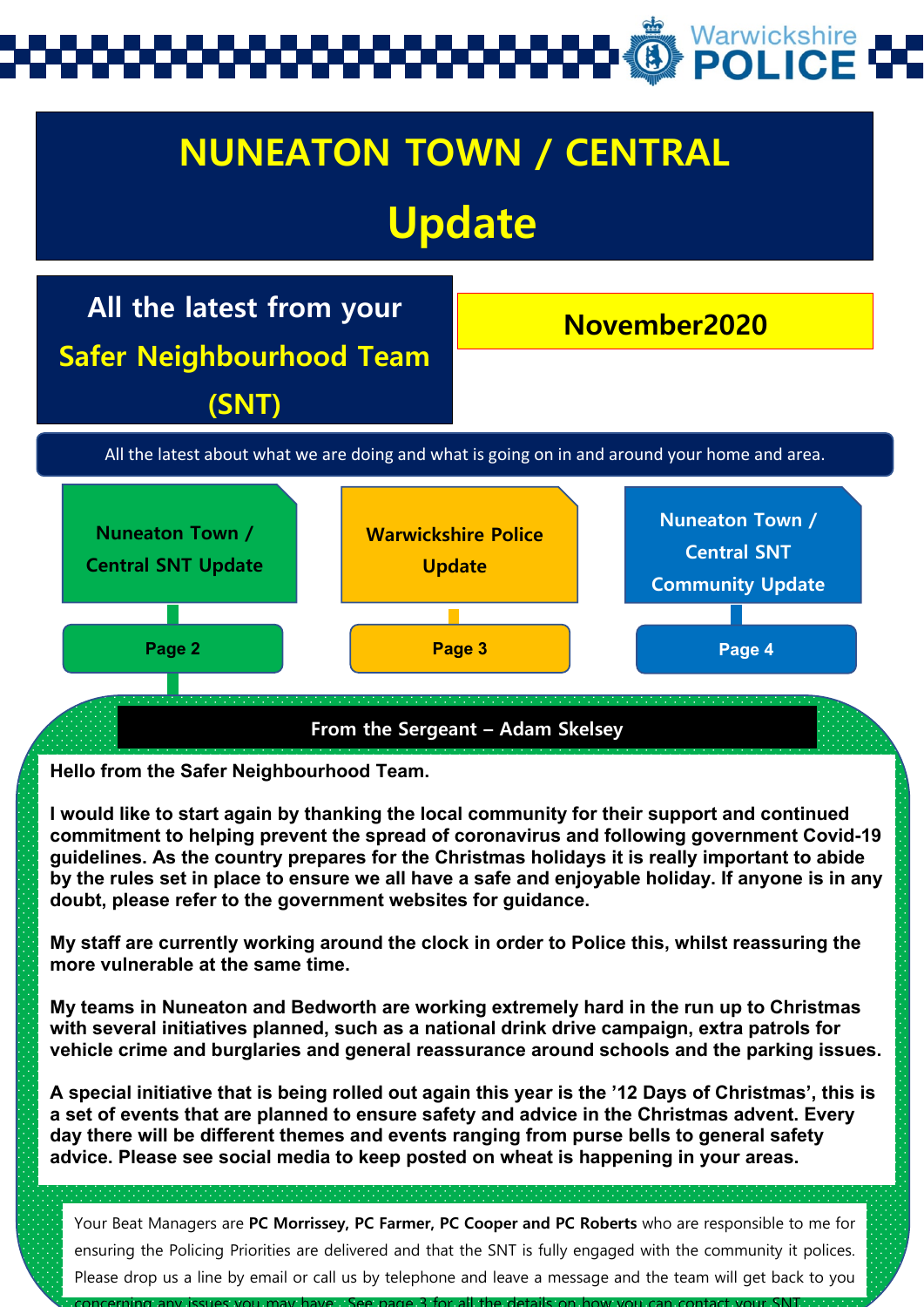Warwickshire

### **How to keep up with Nuneaton Town / Central SNT -**

**Nuneaton Town/ Central SNT Update**  We are on Twitter: **@NuneatonCops** We are on Facebook: **Nuneaton and Bedworth Police**

## **Out and about with Nuneaton Town/Central SNT**

### TOWN

November has been a busy month in town centre

SNT have been monitoring shops and use of masks in the town centre and at the Bus Station.

There have been and will continue to be mini operations relating to the use of Vehicles within the town centre. Lots of education has been given and SNT will be working in partnership with council enforcement to issue tickets.

Bike thefts have reduced in town centre area. More dates for free bike marking will be completed in January after Father Christmas has been.

### CENTRAL

\*Consistent patrols have been conducted all around central area. \*SNT have been patrolling to specific areas where there has been suspected drug dealing. \*Regulars patrols around Bentley Road and Merevele Avenue, preventing public from causing road

obstructions, parking on zig zag lines and mainly keeping children safe.

## **Update on our priorities**

The priorities for Nuneaton Town / Central SNT are:

- **- Reduce begging in Nuneaton Town Centre**
- **- Work with other agencies around Homeless**
- **- Patrol our schools/ keep children safe**
- **-**

There are action plans and operations in place to tackle these issues.

If there are any other suggestions on what the Nuneaton Town and Central SNT should be focusing on please get in contact with us!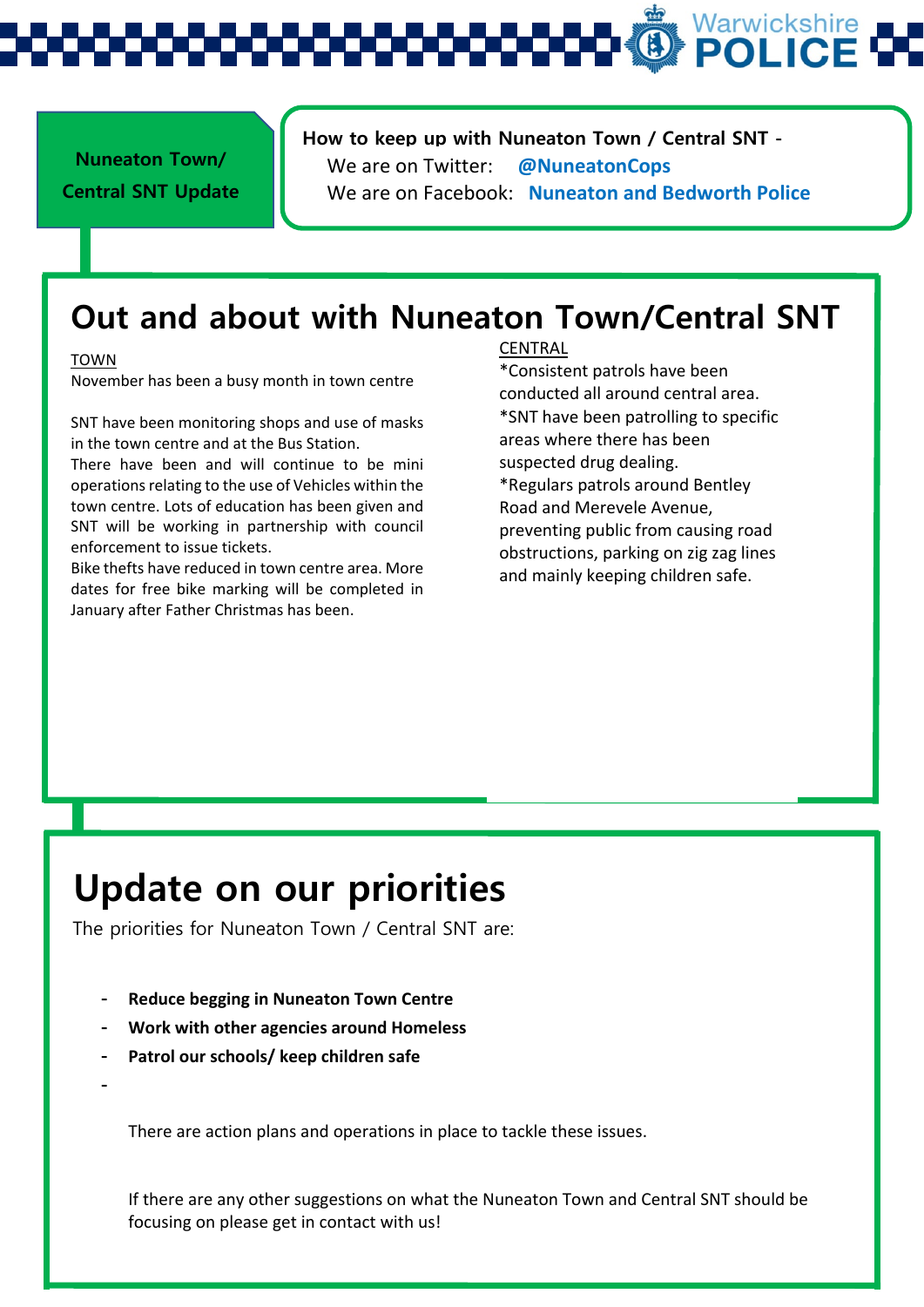

## **Monthly Message from Nuneaton SNT Beat Managers**

This month we have been working closely with our partnership agencies ensuring the welfare of the homeless within the town centre and developing in depth work strategies. We have managed to provide vital support to ensure that the wellbeing of our community is being protected in these uncertain times, and will continue to make Nuneaton a safer place to live. PC FARMER 1479

A live forum was completed on Facebook organised by PC Morrissey. This was successful and more are planned for the future. They will be ran through neighbourhood watch forums. PC Morrissey is supported by other teams to answer any questions.

PC Roberts and PC Cooper completed an 8 mile walk patrolling the central area and continue to work with community to resolve any issues.